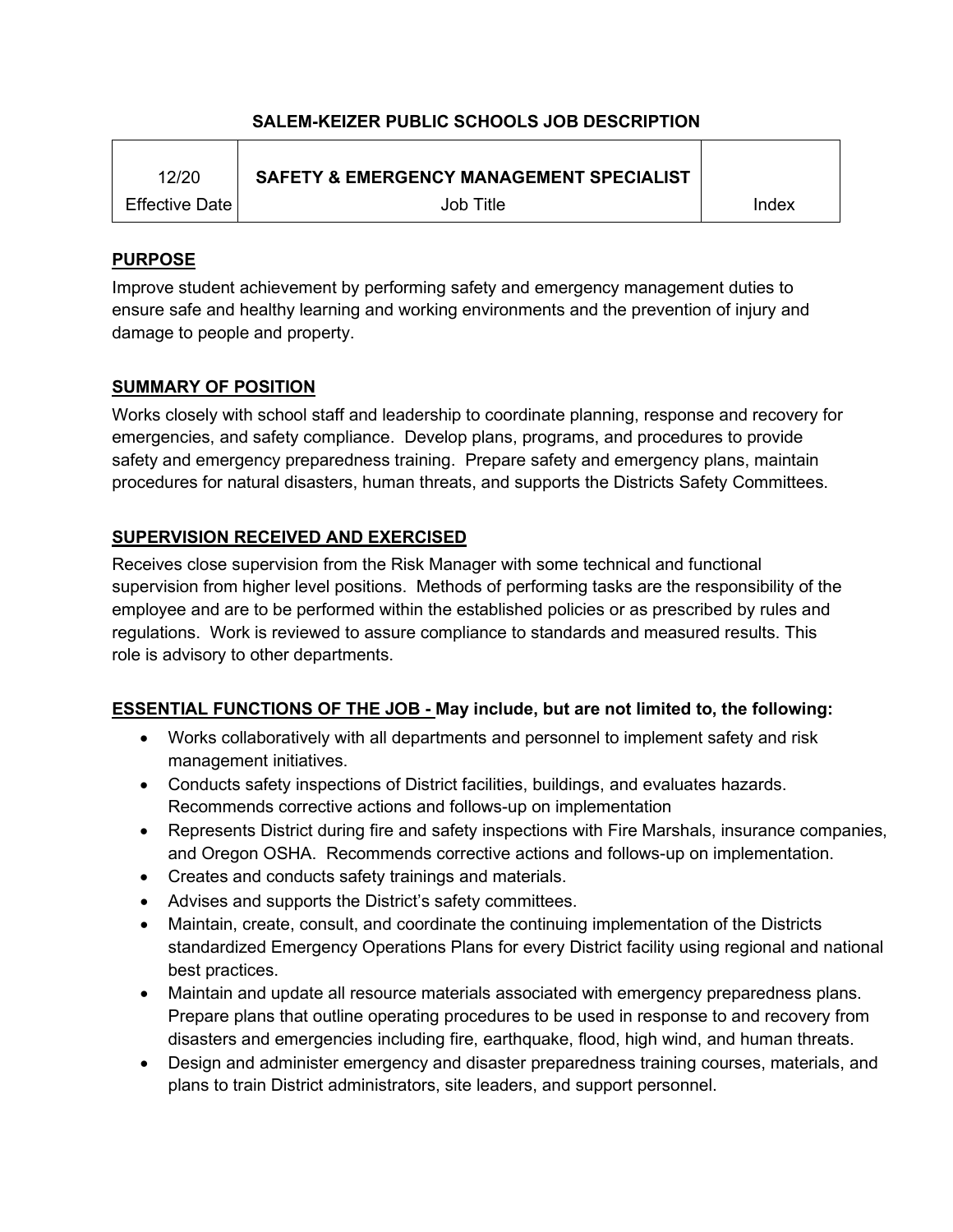- Develop, implement, and evaluate site-based student-to-parent reunification plans in consultation with building administrators and established safety committees.
- Assist in the planning, proper execution, reporting and assessment (after-action report) of emergency and safety drills for all District locations.
- Routinely visit District sites for consultation, planning, needs assessment, drills, and development of programs and procedures. Assist with coordinating drills and to follow-up on emergency operations.
- Identify necessary equipment for responding to emergencies. Determine equipment placement, inventory, maintenance, and testing. Provide instruction on equipment maintenance and use.
- Conduct surveys to determine the types of emergency-related needs to address in disaster planning. Inspect facilities and equipment to determine their operational and functional capabilities in emergency situations.
- Apply for grants and federal funding for emergency management related needs. Administer such grants and report on their progress.
- Participate in local and regional emergency planning groups and exercises. This includes participation in district and community threat response and at-risk behavior teams as assigned.
- Collaborate with other emergency management personnel, local, state, and federal officials, schools, and hospitals to facilitate plan development and response effort coordination.
- Monitor activities or changes that could affect the likelihood of an emergency, as well as those that could affect response efforts and details of plan implementation.
- Monitor federal, state and local regulations affecting emergency plans, and ensure that plans adhere to these regulations. Study emergency plans used elsewhere in order to gather information for plan development. Attend meetings, conferences, and workshops related to emergency management in order to learn new information and to develop working relationships with other emergency management specialists. Attend training to obtain and maintain job-specific certifications.
- Coordinate disaster response or crisis management activities such as ordering evacuations, opening shelters, and implementing plans and programs.
- Prepare emergency situation status reports that describe response and recovery efforts, needs, and preliminary damage assessments.
- Propose alteration, augmentation, and improvement of emergency response procedures based on regulatory changes, technological changes, and knowledge gained from outcomes of previous emergency situations.
- Assist in disaster and emergency recovery efforts to include assessment of losses, procedures, and effectiveness of actions.

## **MINIMUM QUALIFICATIONS**

#### **Knowledge of:**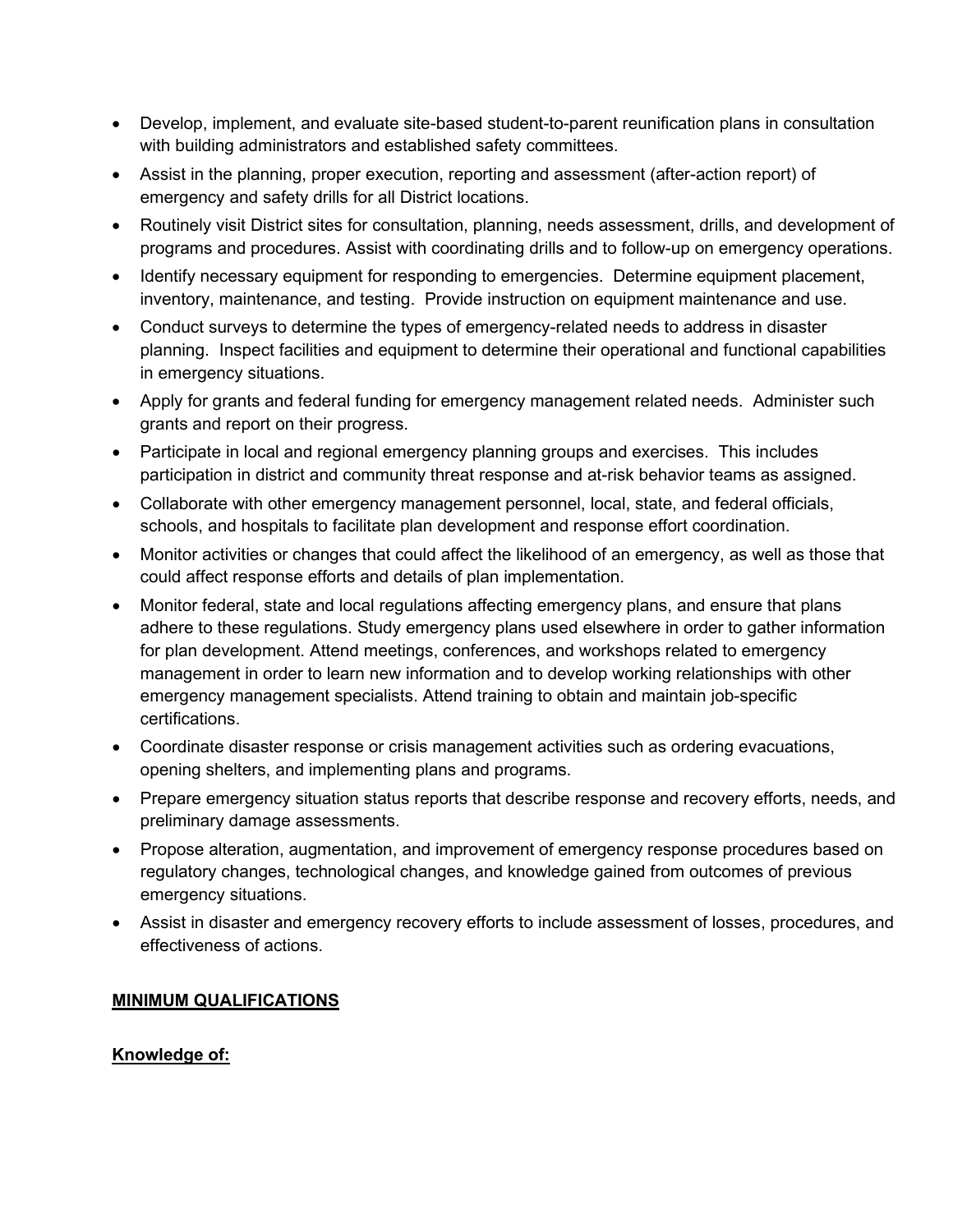- 1) Relevant equipment, policies, procedures, and strategies to promote effective local, state, or national emergency management operations for the protection of people, data, property, and institutions.
- 2) Principles of situational analysis and planning.
- 3) Principles and methods for curriculum and training design, teaching and instruction for individuals and groups.
- 4) Business and management principles involved in strategic planning, resource allocation, leadership technique, production methods, and coordination of people and resources.

## **Ability to:**

- 1) Assess
	- a) Determine how systems should work and the effect of changes in conditions, operations, and the environment on outcomes.
	- b) Determine the necessary tools and equipment for emergency planning, response, and recovery.
	- c) Monitor and assess the performance of yourself, other individuals, and departments to make improvements or take corrective action.
	- d) Use logic and reasoning to identify the strengths and weaknesses of alternative solutions, conclusions or approaches to problems.
- 2) Communicate
	- a) Communicate clearly and concisely, both orally and in writing.
	- b) Communicate, learn, teach, research and use technology.
	- c) Interpret and explain policies, practices, laws, codes and procedures.
	- d) Prepare professional reports, charts, letters, training programs, and other materials.
	- e) Provide training. Develop, deliver, and improve training to various stakeholders. Deliver a variety of trainings such as large group, tabletop, drill, and web-based.
	- f) Establish and maintain effective working relationships.
	- g) Provide excellent customer service.
	- h) Represent the District at public meetings and legal hearings.
- 3) Comprehend
	- a) Read and understand information and ideas presented in writing.
- 4) Coordinate
	- a) Work with all departments to coordinate drills and other emergency response protocols.
	- b) Obtain equipment, facilities, and materials needed to do certain work. Ensure proper distribution of supplies, training in equipment use, maintenance, inspection, and replacement of emergency supplies.
	- c) Perform strategic planning.
- 5) Evaluate
	- a) Conduct tests and inspections of procedures and equipment to evaluate quality and performance.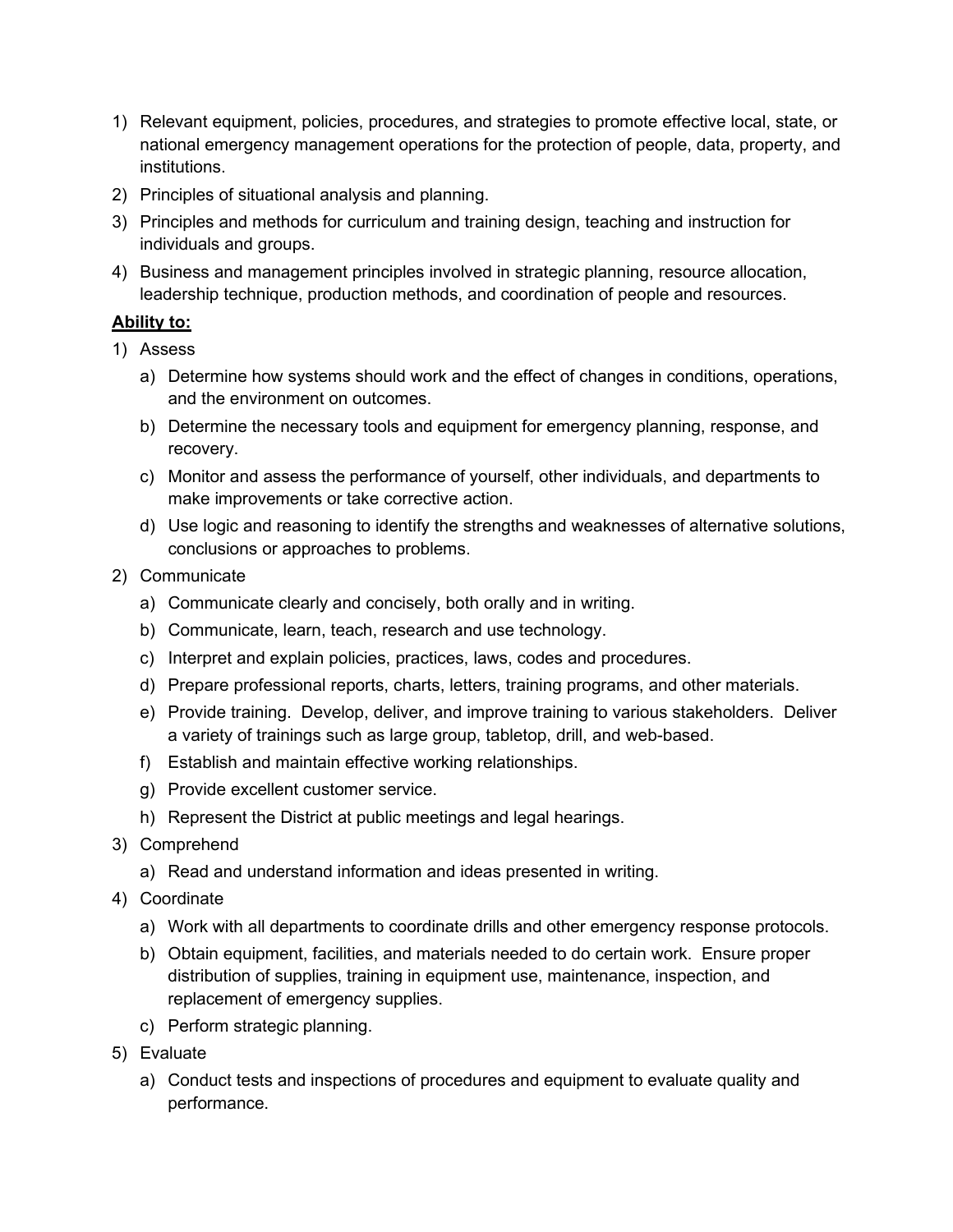- b) Identify complex problems and review related information to develop and evaluate options and implement solutions.
- c) Identify measures or indicators of system performance and the actions needed to improve or correct performance, relative to the goals of the system.
- d) Understand the implications of new information for both current and future problemsolving and decision-making.
- 6) Self-direct
	- a) Independently plan and effectively fulfill responsibilities of assigned area of work.
	- b) Complete duties in a timely and efficient manner.
- 7) Use technology
	- a) Use computer, tablet, and other professional technology tools.
	- b) Learn and effectively use specialized software programs as well as customary office software.

## **Experience and Training:**

Any combination of experience and training that would likely provide the required knowledge and abilities is appropriate.

A representative way to obtain the knowledge and abilities is:

## **Experience:**

• Five or more years of progressively more responsible safety and emergency management experience, preferably in school districts and/or public entities.

## **Training:**

- A bachelor's degree in emergency management, public safety, occupational safety, risk management or a related field.
- Certifications in safety or risk such as Certified Safety Professional (CSP) or Associate in Risk Management (ARM).
- Certification in National Incident Management System.
- Certification in FEMA Emergency Response

# **Work Environment:**

This job is performed in a variety of settings, including schools, facilities, vehicles, grounds and streets. There is routine exposure to all weather elements, including heat, cold, rain, snow and ice. There is regular exposure to noise, vibration and potentially hazardous chemicals, environments and physical hazards.

There is a high level of contact with District personnel, students, outside agencies and the community.

## **Physical Requirements:**

This job is highly mobile and is performed in a variety of environments in the schools and other District property.